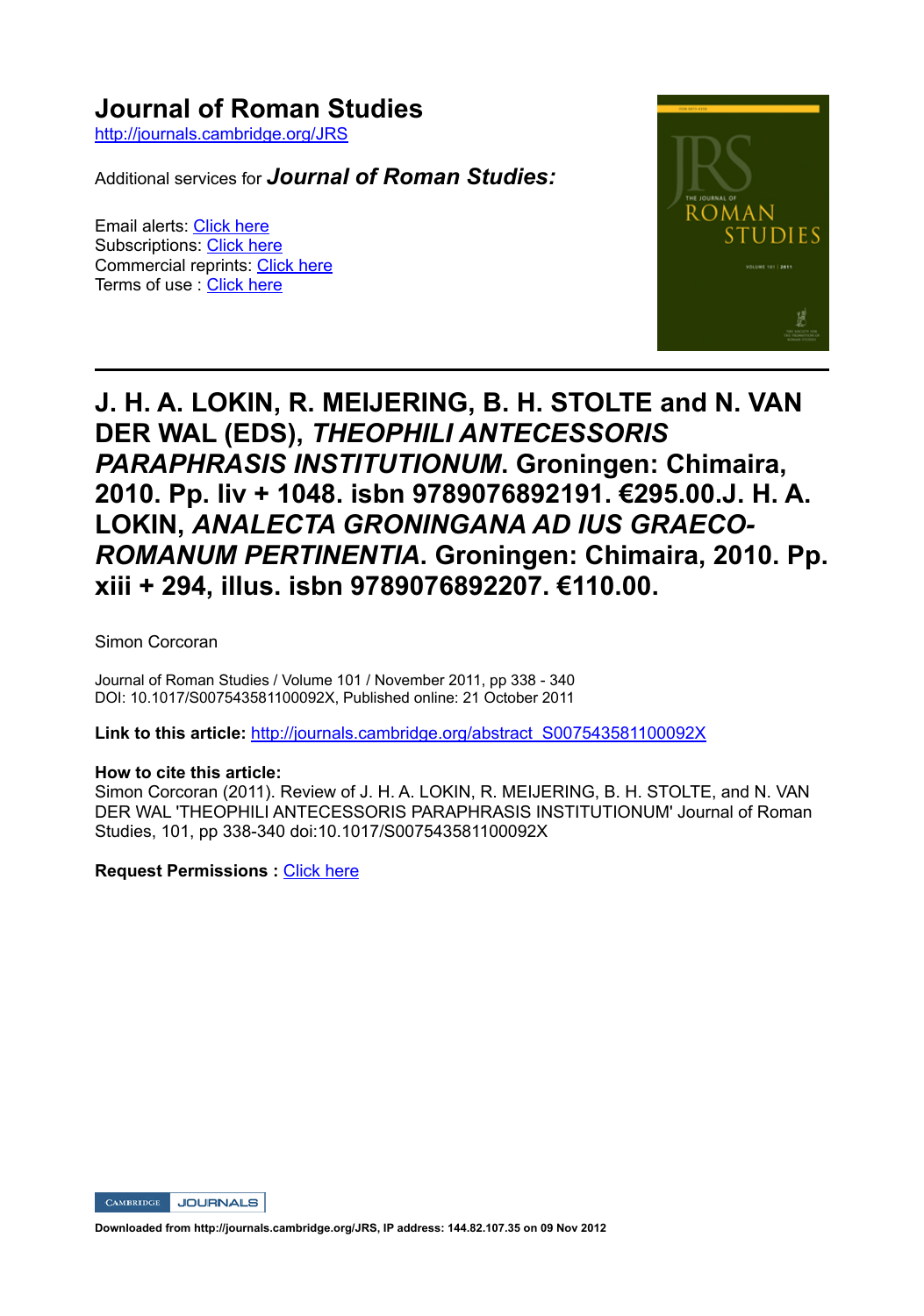- J. H. A. LOKIN, R. MEIJERING, B. H. STOLTE and N. VAN DER WAL (EDS), THEOPHILI ANTECESSORIS PARAPHRASIS INSTITUTIONUM. Groningen: Chimaira, 2010. Pp. liv + 1048. ISBN 9789076892191. €295.00.
- J. H. A. LOKIN, ANALECTA GRONINGANA AD IUS GRAECO-ROMANUM PERTINENTIA. Groningen: Chimaira, 2010. Pp. xiii + 294, illus. ISBN 9789076892207. €110.00.

The impressive and weighty, if rather expensive, Theophilus volume represents the fruits of the thirty-year project of a team of Groningen Byzantine legal historians, headed by Jan Lokin, to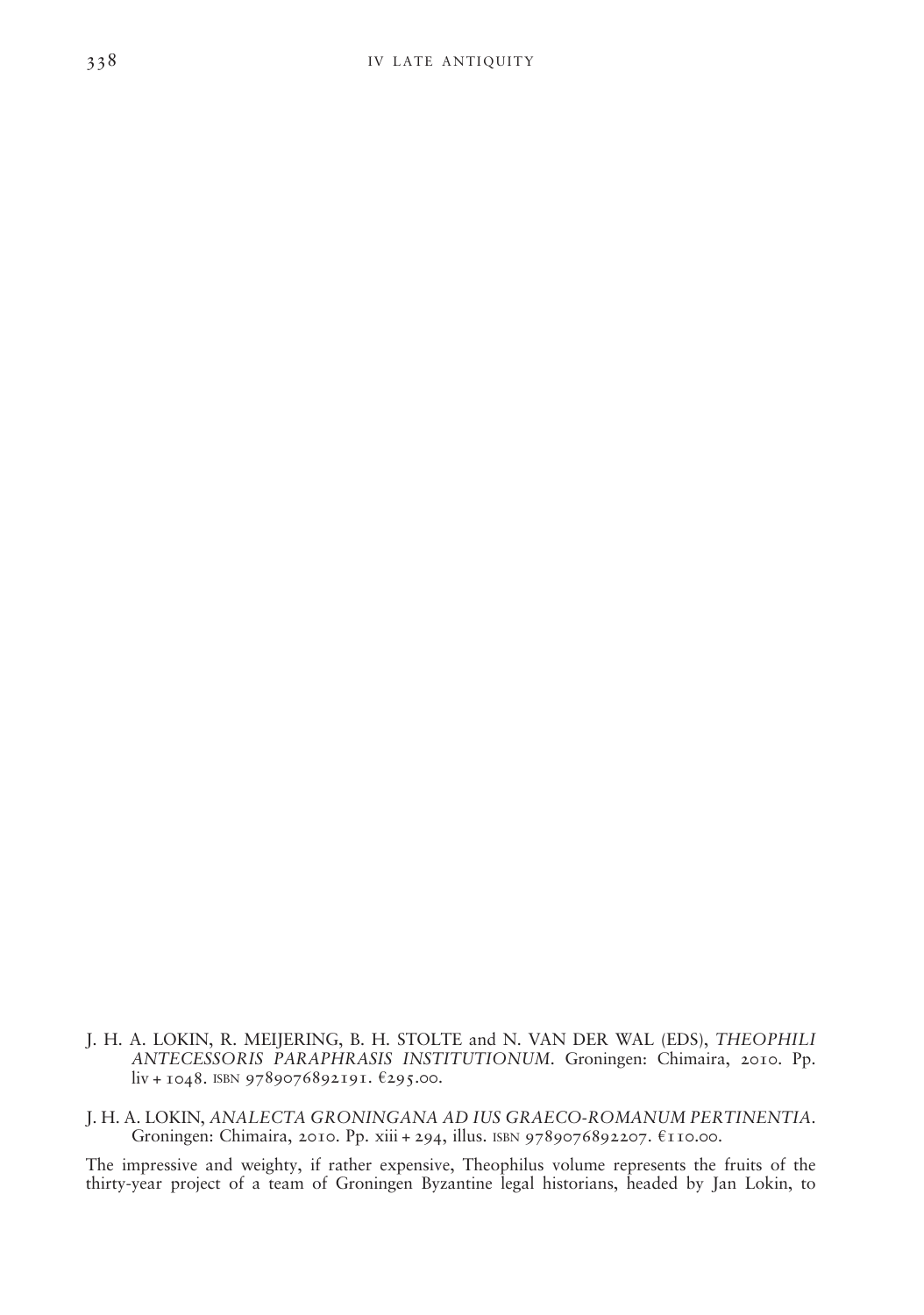produce a new edition of the *Paraphrasis*, a Greek lecture course on the Latin *Institutes* of Justinian by Theophilus, antecessor (law professor) at Constantinople. The project was announced in Lokin's inaugural lecture (June 1978) and the finished volume unveiled at his retirement (January 2010). It is the logical successor to the Groningen Basilica edition ( $17$  volumes,  $1953-1988$ ), being the only work by a sixth-century *antecessor* surviving intact in Greek. Previously the standard edition was that by Contardo Ferrini (2 vols,  $1884-1897$ ), often regarded as inadequate, especially for its inconsistent and inaccurate reporting of the manuscript evidence (xli–xliii). The editorial team has engaged with all the manuscripts (described at xxviii–xxxvi), including the lost Messanensis, rediscovered by Lokin at Kiel in 1974, and one from Mount Athos (Ferrini only knew the first at second-hand, and the second not at all). Although unable to construct a *stemma codicum*, their edition attempts to recreate the earliest recoverable form of the text, generally following the two oldest witnesses, the Messanensis (Me) and Paris Graec. 1364 (Pa), but following Athos (A) and Paris Graec. 1366 (Pc) where these are decient or nonsensical. The result is a text which, although not in fact so far from that of Ferrini, is solidly grounded upon the manuscript evidence (xlii–xliii).

The most signicant divergence between this and previous editions relates to its opening. The Paraphrasis as transmitted is acephalous, starting only at title I.2. Most manuscripts preface it with a Greek version of the constitution Imperatoriam Maiestatem, with which all previous editions have begun, following it with some replacement text for the missing title. The new editors have decided to make the defective opening starkly clear, leaving title I.1 blank, with text and translation starting only at I.2. Further, they argue (xxvi–xxvii) that the Greek version of Imperatoriam Maiestatem was unlikely to have formed part of the original lecture course and is probably not Theophilus' work at all, but the work of an unknown sixth-century contemporary, possibly not even a lawyer. Its association with Theophilus is the choice of later medieval copyists, compensating for the work's absent opening. Thus the editors relegate it to form an afterword  $(950-5)$ , followed by the Greek rubrics and *index titulorum*, also later additions  $(956-65)$ .

A further point is that Theophilus clearly shows that the passage of Homer (Odyssey 17.78–83) cited in Institutes 2.7.1, but missing almost entirely in the medieval Latin manuscripts, should in fact be restored there verbatim. Theophilus himself did not quote it (262), although he does quote Homer elsewhere, sometimes more extensively than his source  $(674; \textit{Institutes } 3.23.2, \textit{Digest } 18.1.1)$ .

Ferrini had fortified his edition with a facing Latin translation, often too close to the Latin Institutes compared to Theophilus' Greek. The new edition provides a facing English translation by rescuing from the archives at UCL (MS ADD 22 and 25) one made in  $1897$ –1901 by Alexander Falconer Murison (Professor of Roman Law, UCL, 1883–1925) from the edition of Reitz  $(1751)$ . Murison never published his translation, in the hope of first revising the Greek text, a project left unfinished, despite almost thirty years engaging with the editions and manuscripts (see S. Corcoran, 'Murison and Theophilus', BICS  $53/2$  (2010),  $85-124$ ). Murison's translation is extremely fluent and accurate, if now seeming a little archaic (e.g. 'gentile law' for the *ius* gentium), but has been left largely untouched except where the new Greek text now differs in sense (xliv–xlv).

In addition to the detailed and indispensable survey of manuscripts and editions, the introduction gives much needed background to the author and his text. The nature of the *Paraphrasis* as a didactic work is made clear (ix–xiv). It is more than a translation of the *Institutes*, but contains much expansion and recapitulation needed for the student. There is the use of protheories (explanatory background), θεματισμοί (fictitious example cases), and έρωταποκρίσεις (questions and answers). One problem remains unsolved: is the *Paraphrasis* a conflation of the two-part lecture course demonstrated as typical for the sixth-century law schools by Scheltema? In this scenario an initial series of lectures provided a summary  $(index)$  of the text in Greek fortified with additional explanation, followed by a second series giving commentary on the original Latin (τὸ ῥητόν), noted by students in the margin of the text as παραγραφαί. Falcone has challenged this, suggesting a single organic lecture course. The editors remain agnostic and, indeed, it is difcult to judge, since it is not clear who put the text into its current form. Is it an official production by or for Theophilus himself, or notes written up by an assiduous student from his lectures (xiv–xviii)?

By contrast with this uncertainty, the editors firmly reject the old idea, favoured by both Ferrini and Murison, that Theophilus was not the author of the *Paraphrasis* (xviii–xx). Theophilus, himself one of the co-authors of the *Institutes* (November 533), wrote the *Paraphrasis* for that same academic year  $(533/4)$ . He may have died soon after, since he is not mentioned in connection with the revised Justinian Code (November 534), and his Digest lectures seem never to have progressed much beyond the first-year syllabus (ix, xxi–xxii).